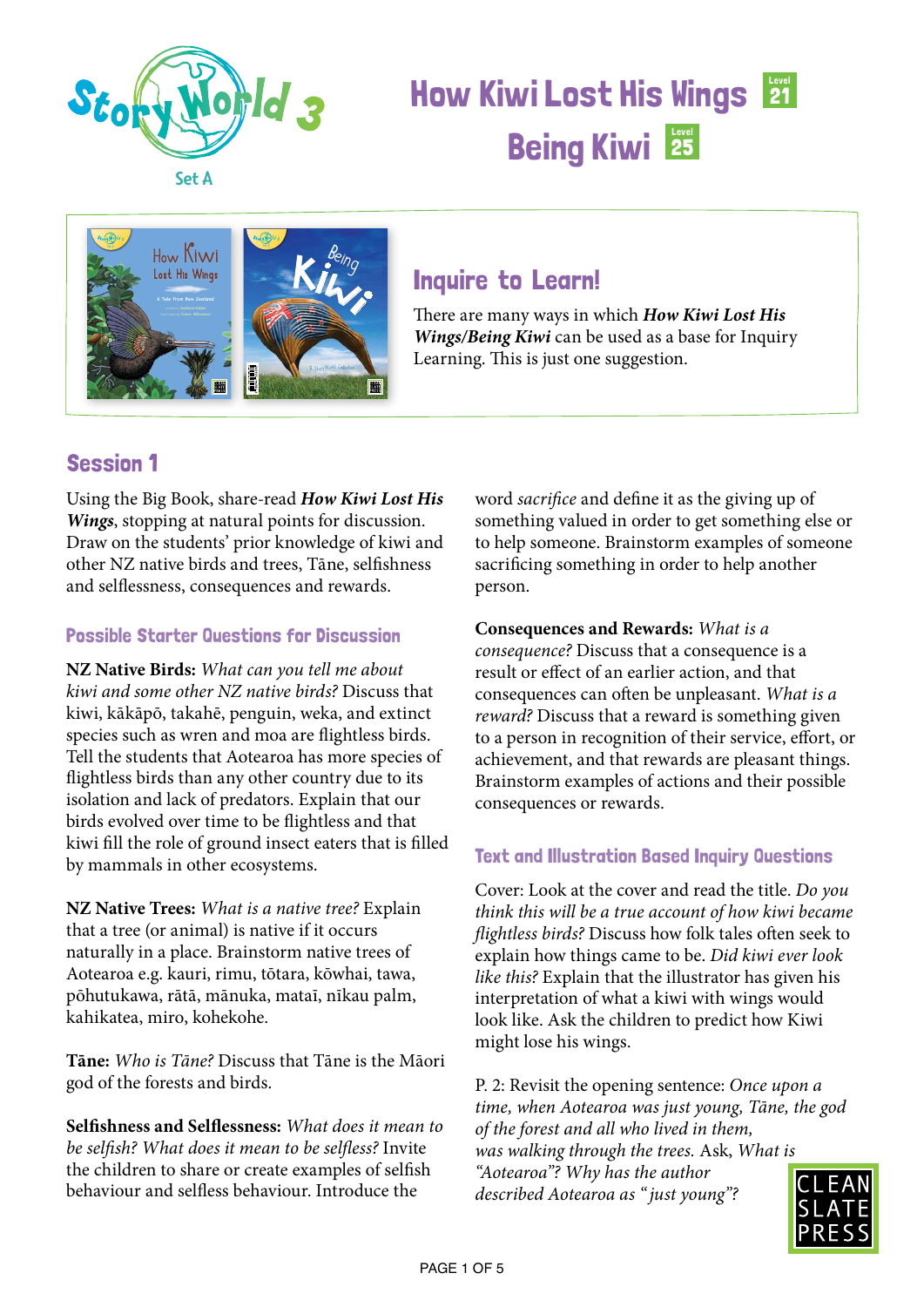Teacher's Notes continued

Discuss that Aotearoa is a young country both geologically and in terms of settlement. It was the last habitable place in the world to be discovered when Māori first arrived from Polynesia over 700 years ago. Review the text and ask, *What is the threat that is facing the forest?* (Too many insects on the forest floor, making the trees sick.) Direct the students' attention to the illustration and ask, *Why has the illustrator used two different tones of colour?* (To draw attention to the fact that the forest floor is dark as the sunlight does not filter all the way down through the trees.)

P. 4: Revisit the sentence: *"I need one of you to give up the forest roof and come to live on the forest floor so that you can eat the bugs."* Ask, *What is Tāne asking for?* (A volunteer.) Discuss that Tāne is asking for one of the birds to be selfless and to make a sacrifice for the sake of the forest. Revisit the text, *The forest was quiet. Not a single bird moved or spoke.* Ask, *Why do none of the birds want to volunteer?* (Because Tāne is asking for a big sacrifice.)

P. 5: Look at the illustration and see how many native birds the students can name. (kererū/wood pigeon, pūkeko, pīwakawaka/fantail, kōtare/ kingfisher, tūī, pīpīwharauroa/shining cuckoo, tīeke/saddleback, kiwi.) Note that some of the birds look a little different to how they look today.

PP. 6–7: Review the text and draw attention to the sentence: *"I am scared of the dark."* Ask, *Are any of you scared of the dark? Do you think Tūī's response is reasonable? Why/why not?* As a class, brainstorm synonyms for the word *scared:* (afraid, frightened, fearful, nervous, worried, terrified, petrified)

P. 8: Revisit the sentence: *"Pūkeko, will you come down from the forest roof to help my children, the trees?"* Note that it is a repeat of Tāne's question to Tūī, with the addition of *"to help my children, the trees?"* Ask, *Why did the author add this extra text?*  (To make Tāne's request more personal, emotive, and persuasive.)

P. 9: Look at the illustration and note that Pūkeko is high in a nīkau palm. Ask, *Where do we* 

*normally see pūkeko today?* (On the ground in swampy, wetland areas.) Revisit the text and ask, *Do you think Pūkeko's response is reasonable? Why/ why not?* Revisit the text, *The forest was quiet. Not a single bird moved or spoke.* Ask, *How do you think the birds are feeling?* (Worried that Tāne will ask them next. Annoyed at being asked to make this sacrifice? Guilty at not helping Tāne with his problem?)

PP. 10–11: Revisit the text and ask, *Is Pīpīwharauroa's excuse of family responsibilities any better or worse than the excuses of Tūī or Pūkeko? Why/why not?* Review the last paragraph and ask, *Why are the birds all quiet?* (They don't want to draw attention to themselves and have Tāne ask them next.) Ask, *How has the author shown that Tāne is disappointed in the birds? (The only noise in the forest was the sound of Tāne's sad sigh.)*

PP. 12–13: Discuss personification as the giving of human attributes to something non-human. Revisit the second paragraph and note the example of personification, *the sun playing on the leaves.*  Discuss that authors use personification to make their writing more interesting. Revisit the phrase, *cold, dark, damp forest floor* and, as a class, identify the adjectives. (cold, dark, damp) Ensure that the students know that adjectives are describing words. Together, make a list of all the sacrifices Kiwi will have to make to help Tāne. (He will have to give up the warm sun; grow thick, strong legs; lose his colourful feathers and wings; lose his ablity to fly; and lose his friendship with the birds of the forest roof.) Ask, *Why do you think Kiwi is prepared to make these sacrifices?* (Because Tāne has asked it of him and Kiwi respects Tāne as god of the forest; because Kiwi understands that a bird on the forest floor to eat the bugs is necessary to the survival of the forest and all who live in it; because no one else will do the job; because Kiwi is kind and generous and prepared to make a personal sacrifice to benefit all.) Ask, *Would you make this sacrifice if you were Kiwi? Why/why not? Why did Tāne list everything Kiwi would have to give up?* (Because Tāne wanted

to be sure that Kiwi was fully aware of the consequences of his decision.) *Why did Kiwi say "a silent goodbye"?* 

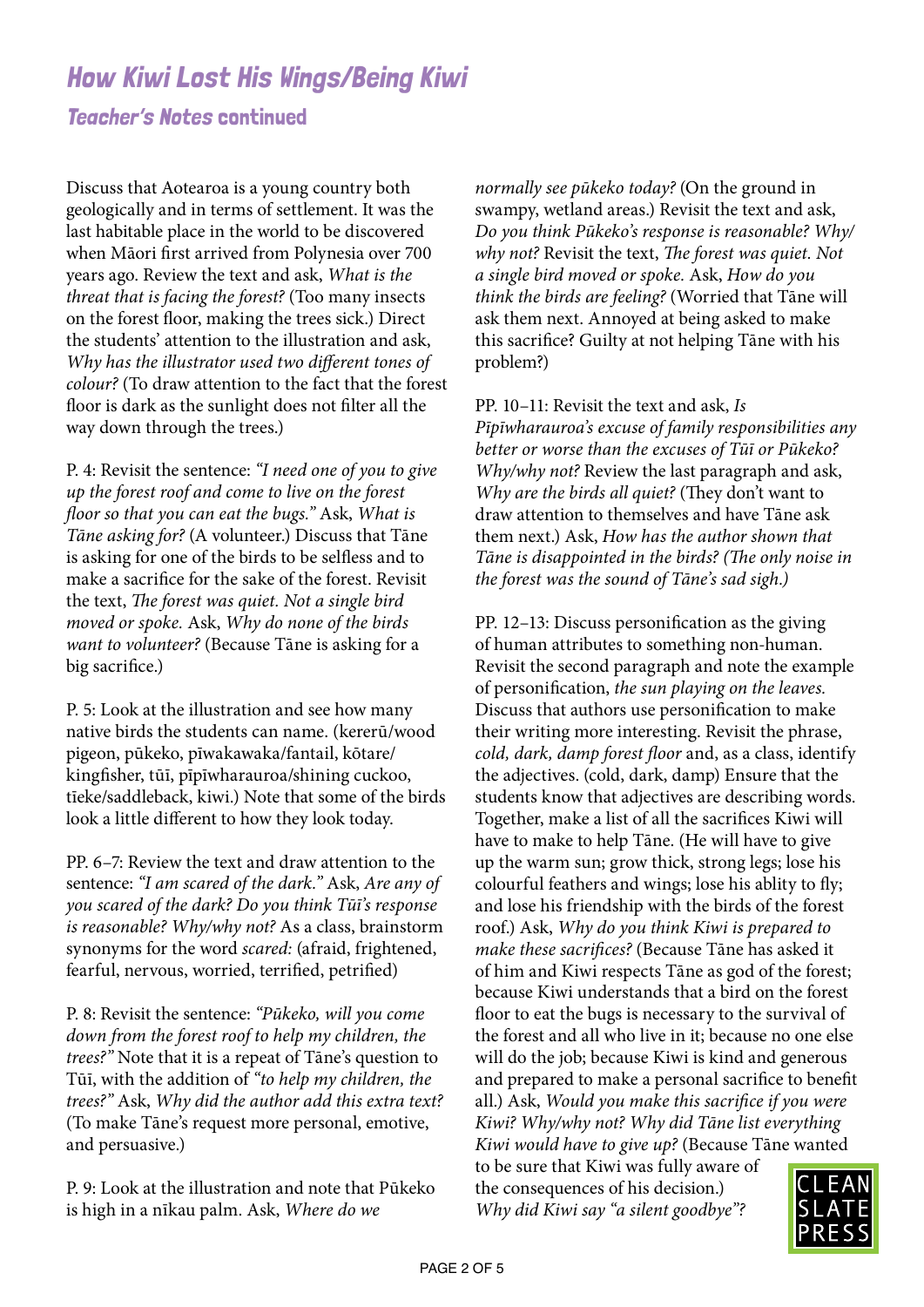#### Teacher's Notes continued

PP. 12–13 cont: (Because he is gracious and humble and didn't want to make a fuss about the sacrifices he was making.) Discuss that Kiwi just wanted "to get on with the job*"* in a quiet manner and how this is a character trait of New Zealanders.

PP. 14–15: Revisit the text and identify the consequences that Tāne gives to each bird for its selfish refusal to help him and the forest. Ask, *Do you think it is fair that the birds had to suffer consequences for their choices? Why/why not?*

P. 16: Review the text and note the word *sacrifice.*  Identify the reward that Tāne gives to Kiwi for his selfless act. Note that in the illustration Kiwi has lost his colourful wings and his legs and feet are thicker and stronger – Kiwi now looks like kiwi do today. Discuss that Tāne *"laying his hand on Kiwi"*  is a symbolic act that shows that Kiwi is the chosen bird of Tāne and New Zealanders.

#### Further Discussion and Inquiry Extension

If possible, go on a bush walk and identify native trees. Find or take photos of native trees, label them, and create a class "forest*"*.

Challenge the students to learn about kauri dieback and present their findings as posters. *What is kauri dieback? How can we stop its spread?*

As a class, find photos of native birds and label them in a display. Using the Internet, listen to the calls of the various birds.

Invite the students to learn about tūī, pūkeko, or pīpīwharauroa and present their findings to the class as an oral report.

Share other Māori tales that feature Tāne e.g. *Rangi and Papa* (StoryWorld 2).

Invite the children to write their own folk tales explaning how something in Aotearoa came to be e.g. How Whale Got a Spout, How Penguin Learned to Swim, Why Kakapo is Green, How Snail Got Its Shell.

Share-read folk tales from other cultures about how things came to be e.g. *Nanabozho and the Maple Trees* (StoryWorld, Canada), *Sina and the Eel* (StoryWorld, Samoa), *The Elephant*'*s Nose*  (StoryWorld 3, Set A, India), *How Water Came to Be* (StoryWorld 3, Set B, Australia).

\_\_\_\_\_\_\_\_\_\_\_\_\_\_\_\_\_\_\_\_\_\_\_\_\_\_\_\_

#### Session 2

Using the Big Book, share-read *Being Kiwi*, stopping at natural points for discussion. Draw on the students' prior knowledge of New Zealand geography, kiwi culture, kiwiana, Waitangi Day, kiwi birds, and conservation.

#### Possible Starter Questions for Discussion and Inquiry

**Māori Greeting:** *Te Reo is an official language of New Zealand. Does anyone know how to greet someone in Te Reo? We say kia ora.*

**Cover:** Look at the cover of *Being Kiwi* and ask, *Does anyone know where in New Zealand this giant kiwi can be found?* (Otorohanga) Locate Otorohanga on a map of the North Island and

discuss that Otorohanga is famous for its kiwi house and for the symbols of kiwiana throughout the town. Ask, *Has anyone visited Otorohanga? What did you think of it?* Reread the text on L&P on P. 3 of *Being Kiwi* and note the giant L&P bottle. Explain that this giant bottle is a famous cultural landmark in Paeroa. Locate Paeroa on a map of the North Island. Ask, *Do you think the people of Otorohanga and Paeroa are proud of the landmarks in their towns? Why/why not? What purpose do they serve?* (town pride, cultural identity, attract tourists, being "on the map*"*)

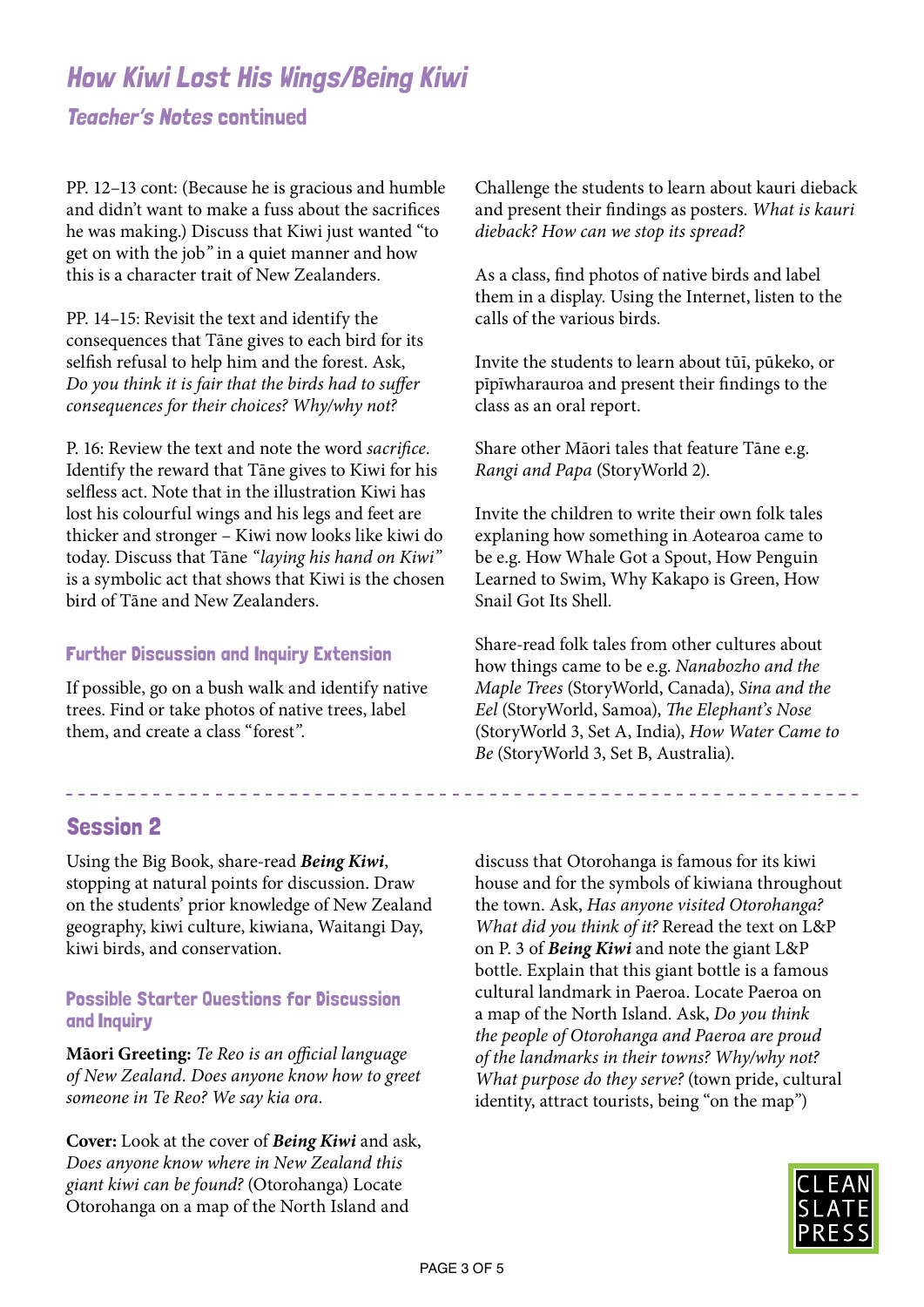#### Teacher's Notes continued

**Kiwi Culture:** *What is kiwi culture?* Reread the text on P. 1 of *Being Kiwi* and discuss that every country has its own special culture that is influenced by its history and the experiences of its people. Discuss that sometimes it is easier for people from other countries to see what sets kiwis apart than it is for us to recognize these traits in ourselves. Note the NZ flag on the kiwi sculpture on the cover and talk about flags as important symbols of national identity. Point out that the Union Jack recognizes that New Zealand used to be a British colony and dominion while the four stars represent the Southern Cross and show that New Zealand is a South Pacific nation. Share with the students that the current NZ flag was adopted in 1902. In 2016, New Zealanders voted on their flag and decided to keep the 1902 design. Emphasize that everyone who lives in Aotearoa is a kiwi and lead a discussion on kiwi culture, asking the students to share aspects of being a kiwi that they are most proud of.

**Kiwiana:** Reread PP. 2–3 of *Being Kiwi* and define a symbol as a thing that represents or stands for something else. Explain that symbols are often material objects that represent abstract ideas. Ask, *How do kiwiana symbols contribute to the kiwi identity?* (They are familiar objects that we identify with and can relate to as New Zealanders. They are often quirky "feel good*"* objects that remind us of home and what it means to be a kiwi.) Discuss that different kiwiana symbols will have more meaning for some people than others depending on their age and experiences. As a class, brainstorm other symbols of kiwiana e.g. black singlets, gumboots, rugby boots and ball, Swanndris, hokey pokey ice cream, fish and chips, chocolate fish, pineapple lumps, Marmite, Weet-Bix, Jaffas, Edmonds Baking Powder, Foxton Fizz, plastic hei-tiki, koru, "The Longest Drink in Town*"* milkshake cups, number 8 wire, paua shell.

**Waitangi Day:** Reread PP. 4–5 then locate Waitangi on a map of the North Island. Tell the students that on Waitangi Day many people gather at the Waitangi Treaty Grounds for the Waitangi Day Festival. The day starts at 5 a.m. with a traditional Dawn Service in the carved meeting

house, Te Whare Rūnanga. There are speeches, music and other entertainment on all day, market stalls, and activities for children. Waitangi Day celebrations are also held at Parliament Buildings in Wellington and around the country at many marae and other public places. Ask, *What does Waitangi Day mean to you?* Discuss that for some people Waitangi Day is just a day off work or school, whereas for others it is an important day in New Zealand's history. If appropriate, acknowledge that Waitangi Day has at times been marked by tension and protest. This relates to historical wrongs concerning the Treaty and strong feelings regarding the place of the Treaty in New Zealand society today.

**Kiwi and Conservation:** Invite the children to share any experiences of seeing kiwi they may have had. Reread PP. 6–7 and say, *There were millions of kiwi in Aotearoa just 100 years ago, now there are only 68,000. Why do you think there are less kiwi now than there used to be?* Discuss that a huge amount of New Zealand forest and bush, which is home to kiwi, has been cleared for farmland, towns, and cities. Ask, *Why is it important to preserve and look after the bush and forest that we have left?*

#### Further Discussion and Inquiry Extension

Challenge the students to research cultural landmarks of New Zealand and mark them on a map e.g. Paeroa's L&P bottle, Taihape's gumboot, Ohakune's carrot, Gore's brown trout, Te Kūiti's sheep shearer, Cromwell's fruit, Tirau's sheep and sheepdog, Te Anau's takahē, Geraldine's giant jersey.

Invite the students to design a giant landmark for their town/city. Ask them to consider the symbolism of their chosen object/design and why it represents the life and culture of their area and its people.